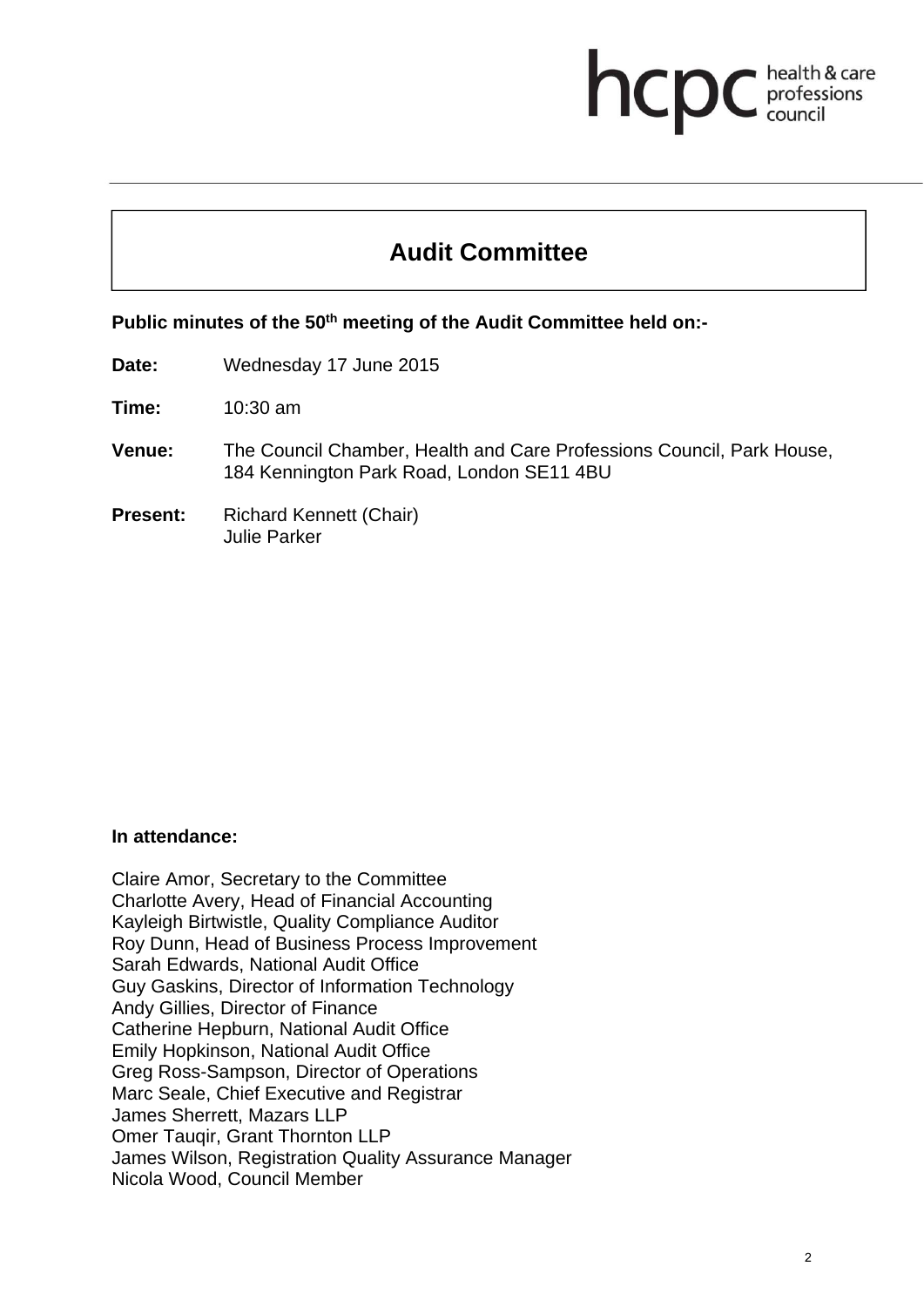# **Item 1. Apologies for absence**

1.1 An apology for absence was received from Graham Towl.

## **Item 2. Approval of agenda**

2.1 The Committee approved the agenda.

#### **Item 3. Declarations of members' interests**

3.1 Julie Parker declared an interest as the National Audit Office is a client of Julie Parker Associates Limited, a company owned by Julie Parker. The Committee agreed that this declaration did not prevent Julie Parker's participation in the relevant items. NAO agreed with this view.

#### **Item 4. Minutes of the Audit Committee meeting of 19 March 2015 (report ref: AUD 18/15)**

4.1 It was agreed that the public minutes of the 49<sup>th</sup> meeting of the Audit Committee should be confirmed as a true record and signed by the Chair.

# **Item 5. Internal Audit Report – Facilities Management (report ref: AUD 19/15)**

- 5.1 The Committee received a paper detailing the results of a recent internal audit of the HCPC's arrangements for Facilities Management.
- 5.2 The Committee noted that the audit was included in the Plan for 2014-15 as there are a number of facilities-related risks identified in HCPC's Risk Register and this area has not been subject to an internal audit review in over four years.
- 5.3 The Committee noted the following points:
	- two significant and four housekeeping recommendations were made as a result of the audit. The audit obtained adequate assurance overall;
		- one significant recommendation was that, for the regular maintenance contractors, the HCPC should put in place formal contractual arrangements over fixed term periods. The second recommendation related to raising POs in advance of work being invoiced and completed;
	- by their nature, emergency repair works are carried out at very short notice, and even short delays may increase the level of damage and associated remedial repair costs, which is a factor to consider alongside the normal requirements of the procurement policy; and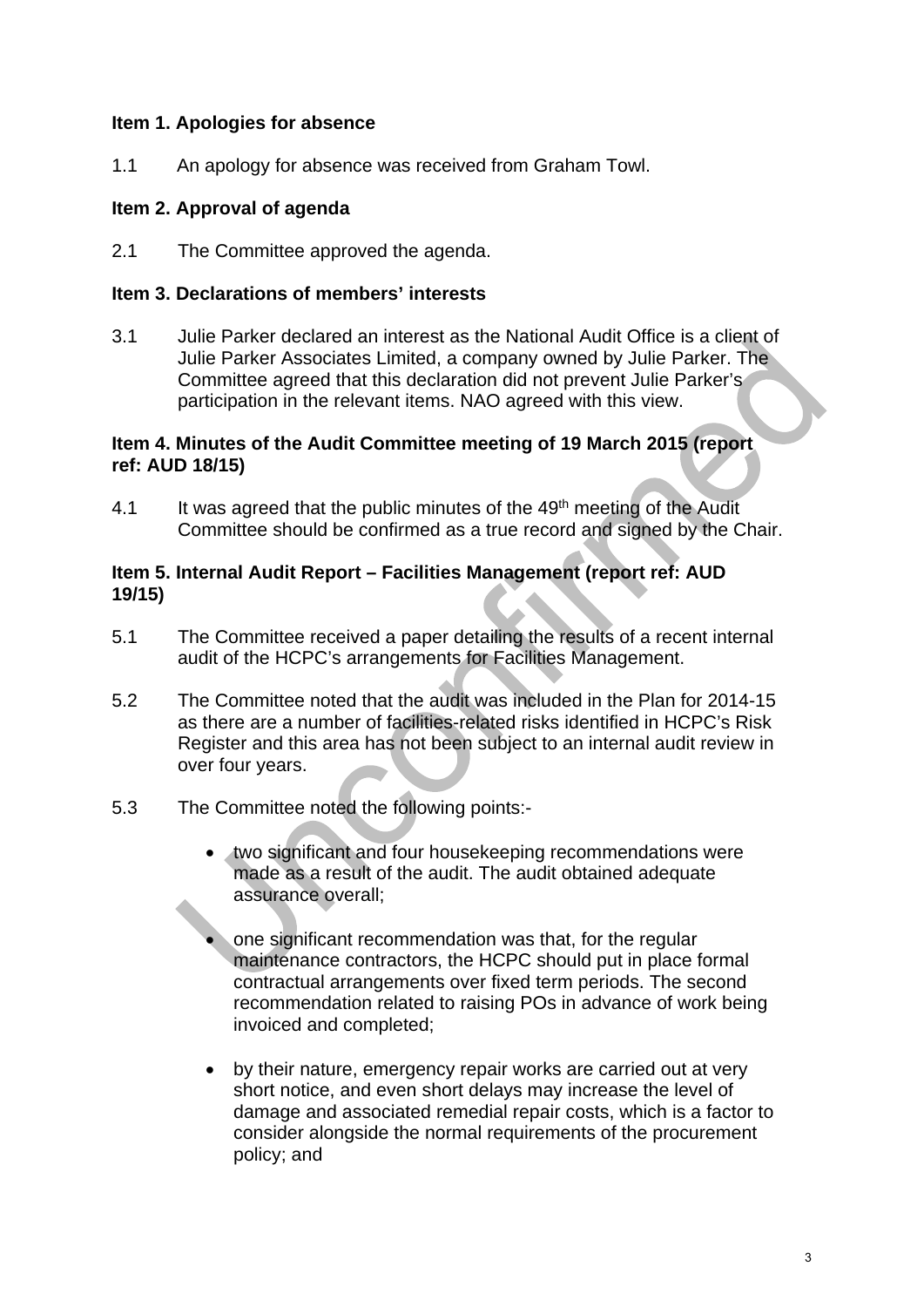- the audit did not cover regular planned maintenance activities.
- 5.4 The Committee noted the report.

# **Item 6. Internal Audit Annual Report 2014-15 (report ref: AUD 20/15)**

- 6.1 The Committee received a paper for discussion from the Executive, setting out the overall conclusions from Mazars' internal audit work in 2014-15.
- 6.2 The Committee noted the following points:-
	- the internal audit strategy and operational plan for 2014-15 was considered and approved by the Audit Committee at its meeting on the 20 March 2014;
	- the contingency days allowed for within the plan were not used;
	- all but one audit was given a 'Substantial' level of assurance;
	- during the year, Mazars made no 'Priority 1' and five 'Priority 2' recommendations. All remaining recommendations were categorised as 'Priority 3'; and
	- all recommendations made during the year were accepted by the Executive.
- 6.3 The Committee noted that Mazars has concluded that the HCPC's governance, risk management and internal control arrangements are generally adequate and effective. Certain weaknesses and exceptions were highlighted in the audit, none of which were fundamental in nature.
- 6.4 The Committee and the Executive recorded their thanks to Mazars LLP for the work they had undertaken over the four years of their appointment as internal auditors.
- 6.5 The Committee noted the report.

### **Item 7. Internal audit review of recommendations (report ref: AUD 21/15)**

- 7.1 The Committee received a paper for discussion from the Executive
- 7.2 The Committee requested that, with respect to DBS checks for fitness to practise employees, this matter be finalised quickly. Grant Thornton offered to enquire as to the approach of other regulators.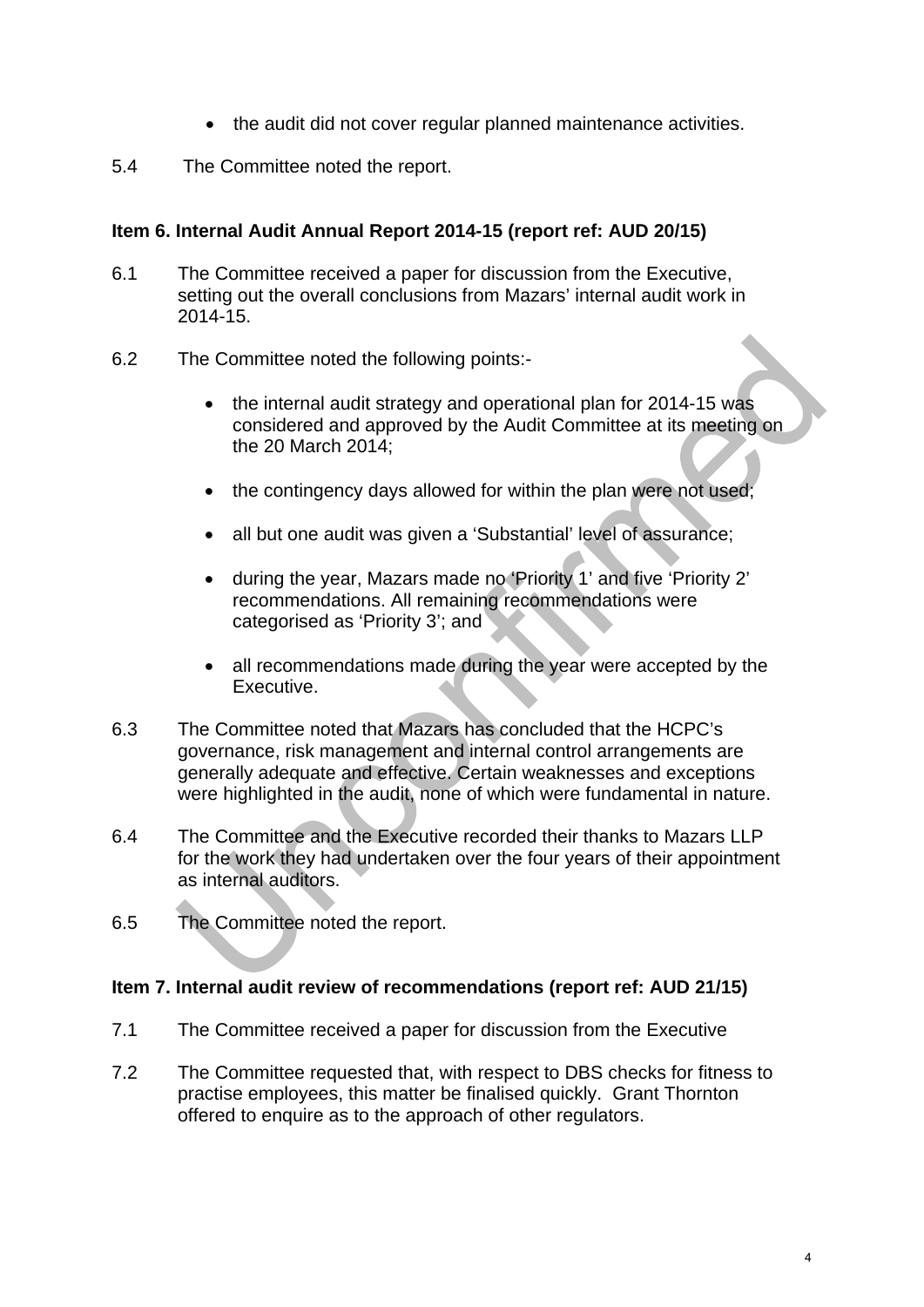**ACTION – Grant Thornton** to feedback as soon as possible and this particular outstanding matter be settled by the Executive no later than the Audit Committee meeting on 8 September 2015.

7.3 The Committee noted the report.

# **Item 8. National Audit Office Audit Completion Report on the 2014-15 financial statements (report ref: AUD 22/15)**

- 8.1 The Committee received a paper for discussion from the Executive. The paper contained the National Audit Office report of audit findings for 2014-15.
- 8.2 The Committee noted the following points:
	- the NAO's recommendation on the HCPC's accounts direction, discussed at the March Audit Committee meeting has been accepted by the Executive and clarification will be sought from the Privy Council Office;
	- the NAO did not identify any issues in the area of "presumed risk" of fraud"; and
	- NAO recommendations for 2013-14 were met in full.
- 8.3 The Committee discussed the NAO's recommendation around selfcertification of EMT expenses. The Committee agreed that it was not the Committee's or Council's intention that the NAO would look at the area and that internal audit by the BPI team would provide scrutiny as well as the external publication of EMT expenses.
- 8.4 The Committee reviewed the NAO findings, including the draft letter of representation and audit certificate. It was noted that The Comptroller and Auditor General anticipates certifying the HCPC 2014-15 financial statements with an unqualified audit opinion, without modification.
- 8.5 The Committee endorsed the Executive's view that the unadjusted misstatements, set out in the identified misstatements section, should not be corrected as they are not considered material.
- 8.6 The Committee noted the report.

# **Item 9. Annual Report and Accounts 2014-15 (report ref: AUD 23/15)**

9.1 The Committee received a paper from the Executive, containing the draft Annual Report and Accounts for the year ending 31 March 2015, for recommendation to Council.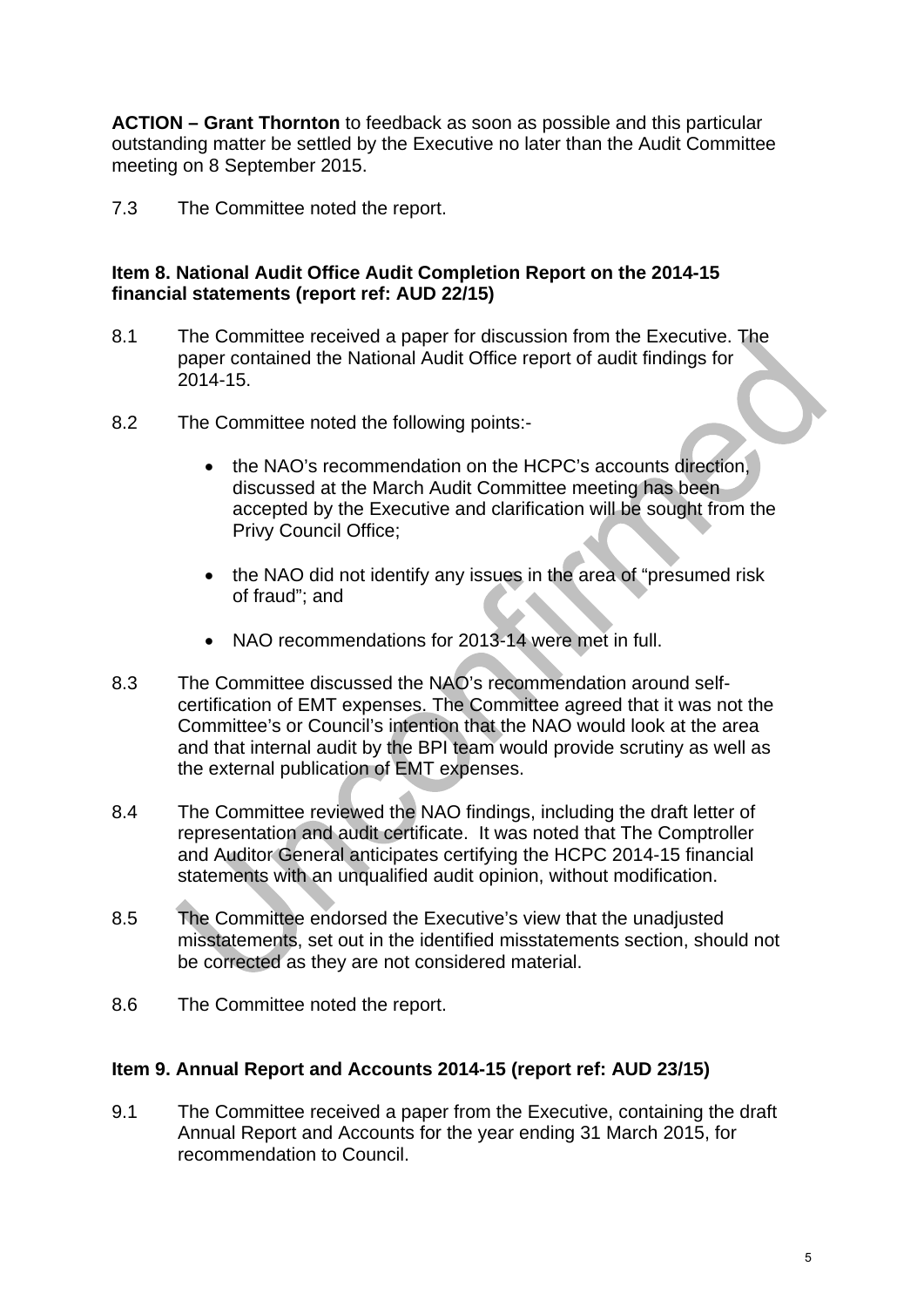- 9.2 The Committee noted the following points:
	- the draft Annual Report and Accounts states that the Council have concluded that the HCPC is a going concern having reviewed the 5 year plan for the period to 31 March 2020;
	- the first section of the Report has been split into the "strategic report" and the "management report" in order to comply with the 2014-15 Treasury Financial Reporting Manual; and
	- the governance statement includes new detail on the appointment process and the terms Council members can serve, and the remuneration disclosures for Council members now include benefits in kind. This is travel to meetings at Park House, which counts as a taxable benefit
- 9.3 The Committee noted the amendments to the paper as tabled by the Director of Finance.
- 9.4 The Committee agreed the following amendments:-
	- Julie Parker to be added to the remuneration report;
	- EMT remuneration report to be amended to refer to 'leave' only;
	- additional explanation of why two profession specific standards have not been reviewed on page three; and
	- key risks section to be reviewed to align to the corporate risk register top 10 risks

**ACTION - Director of Finance** to amend the annual report as set out in paragraph 9.4.

9.5 The Committee agreed to recommend the Annual Report and Accounts to Council for approval, subject to the amendments outlined in paragraph 9.4.

# **Item 10. Internal Audit Schedule 2015-16 (report ref: AUD 24/15)**

- 10.1 The Committee received a paper for discussion from the Executive.
- 10.2 The Committee noted that Grant Thornton's internal audit programme for 2015-16 was approved by the Audit Committee at its meeting in March. Grant Thornton have now agreed dates for each audit with the respective EMT sponsors as well as the Committee meeting to which each audit report will be presented.
- 10.3 The Committee noted the paper.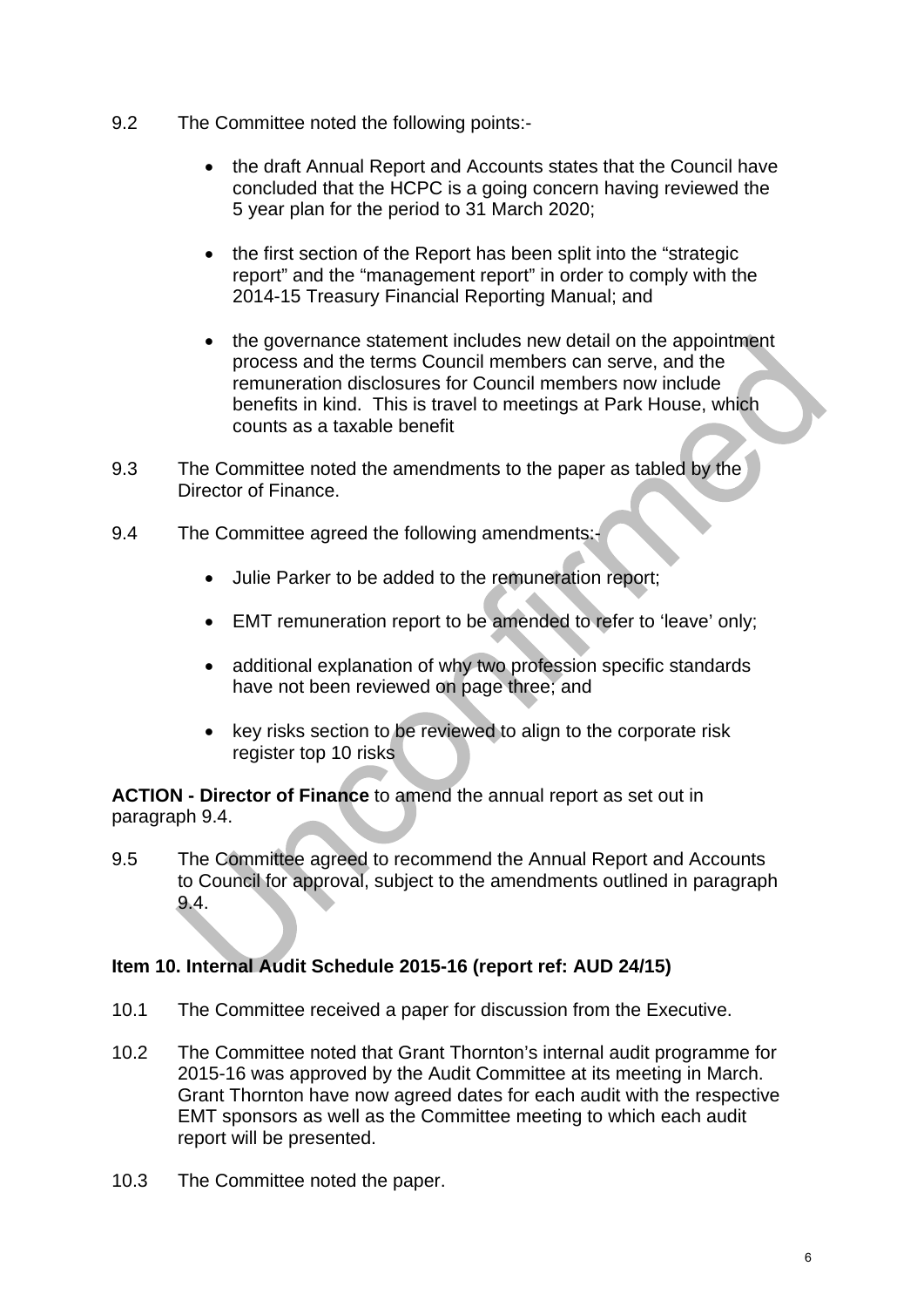# **Item 11. Business Process Improvement report (report ref: AUD 25/15)**

- 11.1 The Committee received a paper for discussion from the Executive.
- 11.2 The Committee noted the following points:-
	- the HCPC has achieved ISO27001 certification:
	- the Quality Compliance Auditor has undertaken the BSI ISO27001:2013 Internal Auditor course, along with 11 other colleagues from the HCPC;
	- various information security awareness activities have taken place around HCPC, designed to ensure employees are fully aware of the requirements to achieve ISO27001 certification; and
	- one new Near Miss Report was opened and has been completed since the last meeting of the Committee. This related to an unsecured open window falling from the front of 186 Kennington Park Road in high winds.
- 11.3 The Committee noted the report.

### **Item 12. BSI ISO 9001:2008 Audit Report (report ref: AUD 26/15)**

- 12.1 The Committee received a paper for approval from the Executive.
- 12.2 The Committee noted the following points:-
	- BSI audited HCPC on the 29-30 April 2015, as the fourth audit of the new three year audit cycle;
	- the Quality Management System and processes, Communications, and Fitness to Practise Departments were audited. All areas had been internally audited in advance;
	- no non-conformances were recorded; and
	- one Observation was recorded around the time taken to action corrective actions. This occurred as one supplier was required for two projects and therefore resource was not available for both to run at the same time.
- 12.3 The Committee noted the report.

### **Item 13. BSI ISO 27001:2013 Audit Report (report ref: AUD 27/15)**

13.1 The Committee received a report from the Executive.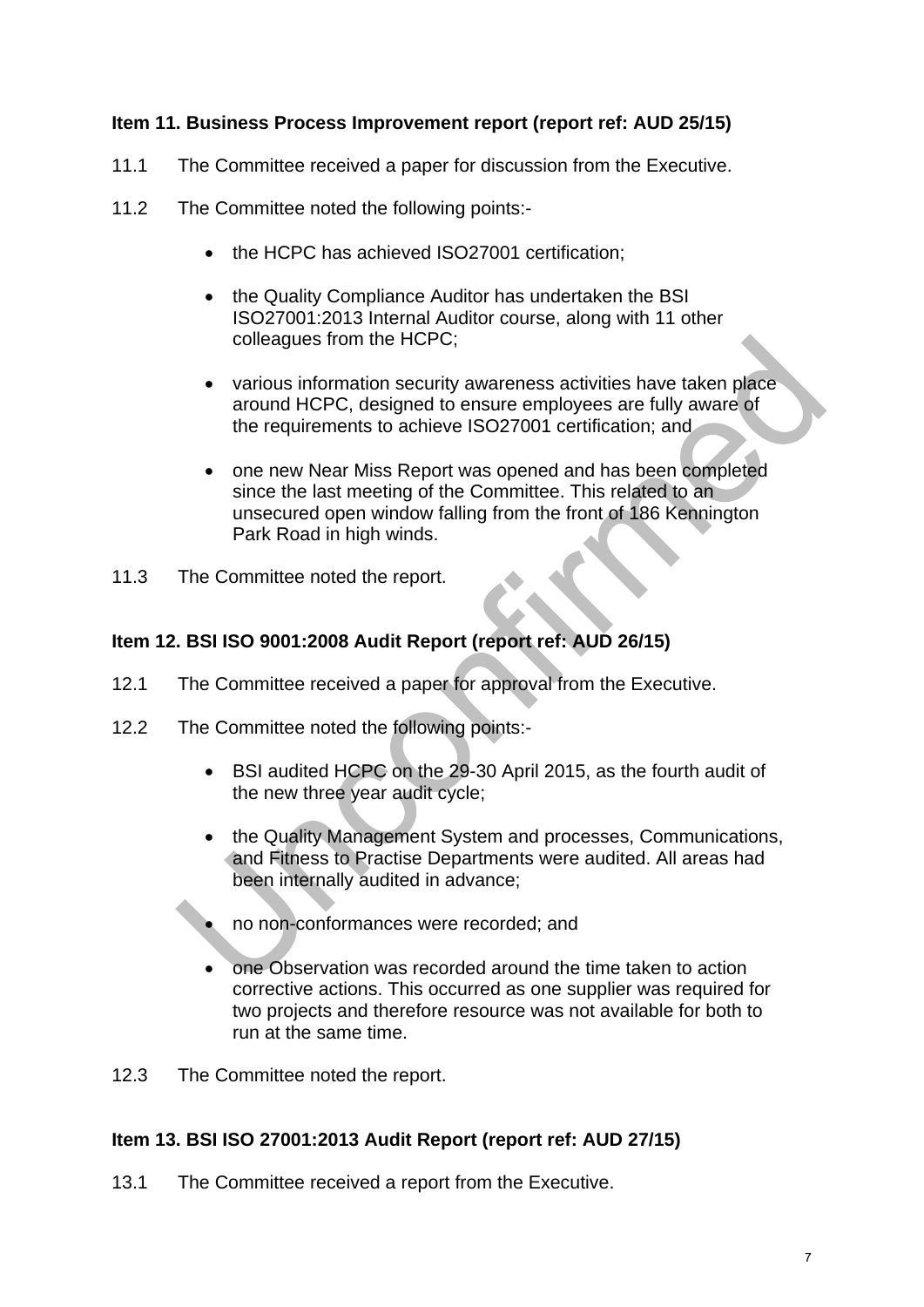- 13.2 The Committee noted the following points:-
	- BSI assessed HCPC on the 31 March and again on 20-22 May 2015, as part of the ISO27001:2013 initial certification process;
	- one non-conformance was recorded in March, and two in May. A few Observations were recorded;
	- the HCPC achieved ISO27001:2013 certification; and
	- the BSI team noted that 'It was visible that a lot of work had gone into information security awareness as this was demonstrated during the BSI auditor's testing of employees' awareness across in all the departments'.
- 13.3 The Committee congratulated the BPI team on achieving certification.
- 13.4 The Committee noted the report.

### **Item 14. Risk owner presentations (report ref: AUD 28/15)**

- 14.1 The Committee received a presentation on key risks from the Director of Information technology and the Director of Finance.
- 14.2 The Committee noted the following points with regards to the risks owned by the Director of Information Technology:-
	- key risks relate to the continuity, confidentiality and security of information and systems;
	- IT risks will be reviewed before the next Audit Committee meeting to take into account developments due to ISO27001;
	- Internal penetration tests are carried out every two years, or sooner if required by major infrastructure changes;
		- attempts to maliciously access the HCPC's systems are blocked every week. Between 10-15 viruses are blocked each month. The HCPC has a good system of IT protection but is not complacent regarding external threats.
- 14.2 The Committee noted the following points with regards to the risks owned by the Director of Finance:
	- failure of a key supplier is a medium risk for the HCPC. Escrow agreements are in place with these key suppliers to mitigate potential impact;